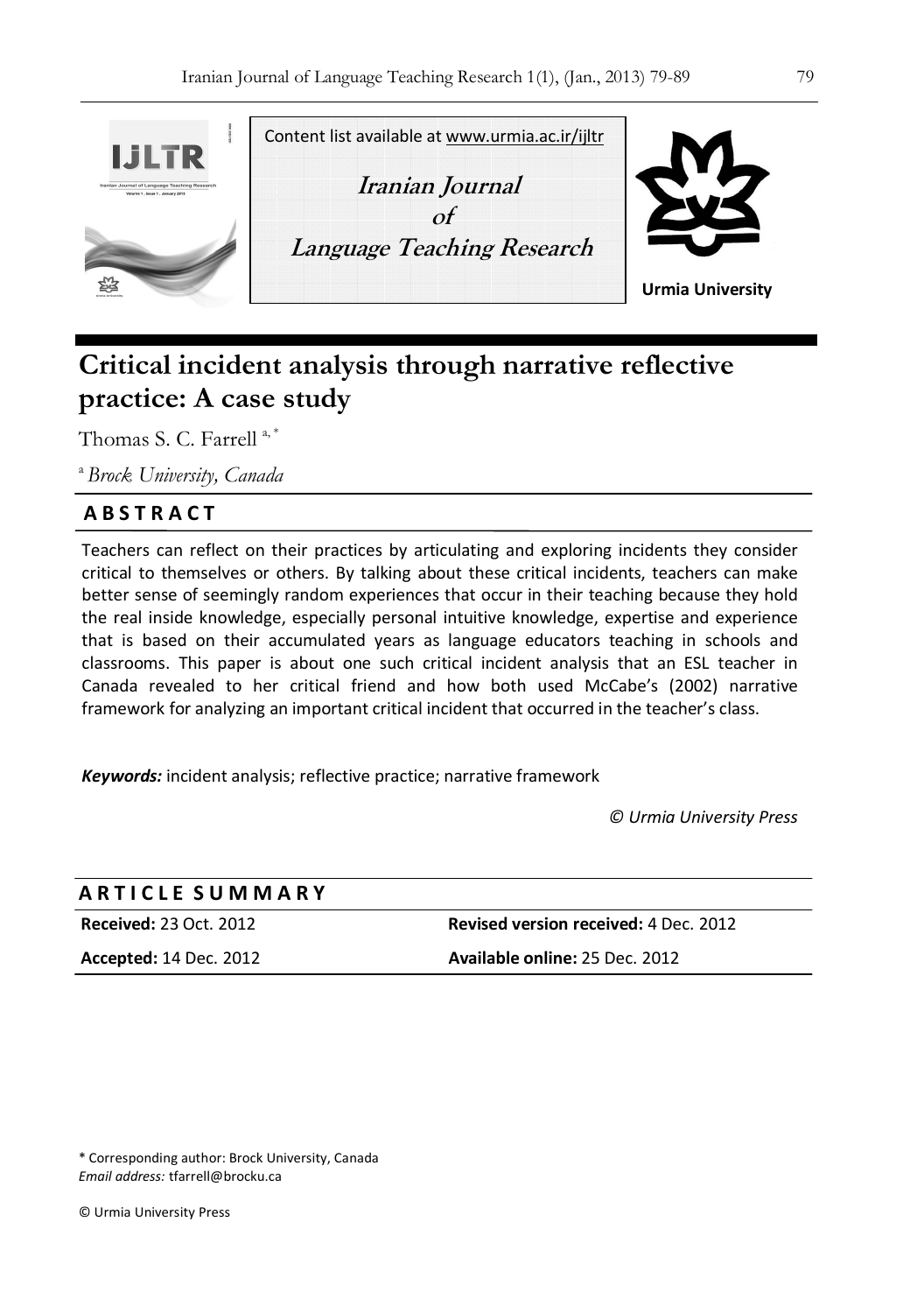# **Introduction**

Teachers can reflect on their practice by articulating their stories to themselves or others because these stories reveal the "knowledge, ideas, perspectives, understandings, and experiences that guide their work" (Johnson & Golombek, 2002, p. 7). By telling their stories, teachers can make better sense of seemingly random experiences because they hold the inside knowledge, especially personal intuitive knowledge, expertise and experience that is based on their accumulated years as language educators teaching in schools and classrooms. These self-reflective stories can provide a rich source of teacher-generated information that allows them to reflect on how they got where they are today, how they conduct practice, the thinking and problem-solving they employ during their practice, and their underlying assumptions, values and beliefs that have ruled their past and current practices. The type of teacher story telling discussed in this paper is called 'Narrative Reflective Practice' and it is important for language teachers to do this because they can obtain new understandings of themselves as second language teachers when they reflect on their own perspectives of teaching and learning. This paper outlines a case study of one critical incident from an ESL teacher who reflected in a teacher reflection group in Canada.

# **Narrative Reflection on Critical Incidents**

According to Johnson and Golombek (2002, p. 6), teacher narratives tell: "stories of teachers' professional development within their own professional worlds." By telling their stories, teachers can not only reflect on specific incidents within their teaching world, but also feel a sense of cathartic relief and it offers an outlet for tensions, feelings and frustrations about teaching. After some years of teaching, many teachers can feel a sense of isolation because they are but one person in a room with twenty or more students and as such many have a difficult time reflecting on their practice. However, the use of narratives for self-reflection offers these teachers "a safe and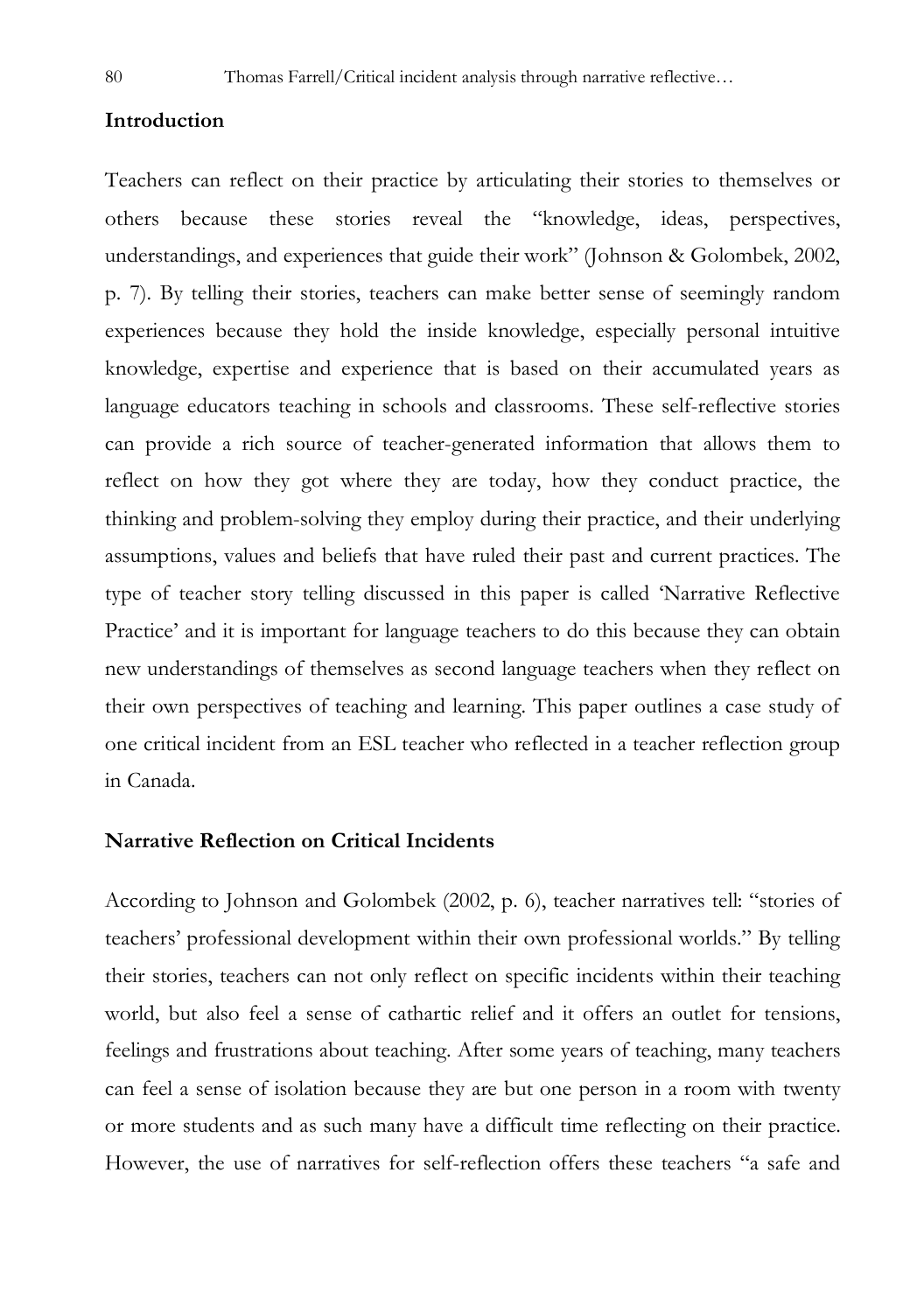nonjudgmental support system for sharing the emotional stresses and isolating experiences of the classroom" (Jalongo & Isenberg, 1995, p. 162). For novice teachers in teacher education programs, McCabe (2002) suggests that stories can set off a dialogue about teaching that can offer strategies for dealing with problems many novice teachers may face as well as the successes they manage.

That said, Bell (2002) has suggested that narrative reflection goes beyond language teachers' just simply telling stories about general happenings within their teaching world without much of a focus; in other words it is not just sitting around the camp fire telling stories for fun. For narrative reflection to be really beneficial to teachers, it should also feature recounts of specific classroom events and experiences such as incidents that teachers deem critical for their professional development. Thus, narrative inquiry as it is outlined in this paper is grounded in John Dewey's (1933) notion of reflecting on teachers' specific (rather than general) experiences, because we must remember that a teacher's life is itself a narrative of the composite of these critical incidents and experiences. Thus, this paper suggests that teachers' specific experiences can be captured in critical incident analysis and that these incidents can happen both inside and outside the classroom.

A critical incident is any unplanned and unanticipated event that occurs during class, outside class or during a teacher's career but is "vividly remembered" (Brookfield, 1990, p. 84). Incidents only really become critical when they are subject to this conscious reflection, and when language teachers formally analyze these critical incidents, they can uncover new understandings of their practice (Richards & Farrell, 2005). Incidents only really become critical when they are subject to this conscious reflection, and when language teachers formally analyze these critical incidents, they can uncover new understandings of their practice (Richards & Farrell, 2005). Basically, there are two main phases of reflecting on critical incidents: a description phase followed by an explanation phase (Tripp, 1993). In the description phase, some issue is observed and documented and is later explained by the teacher in terms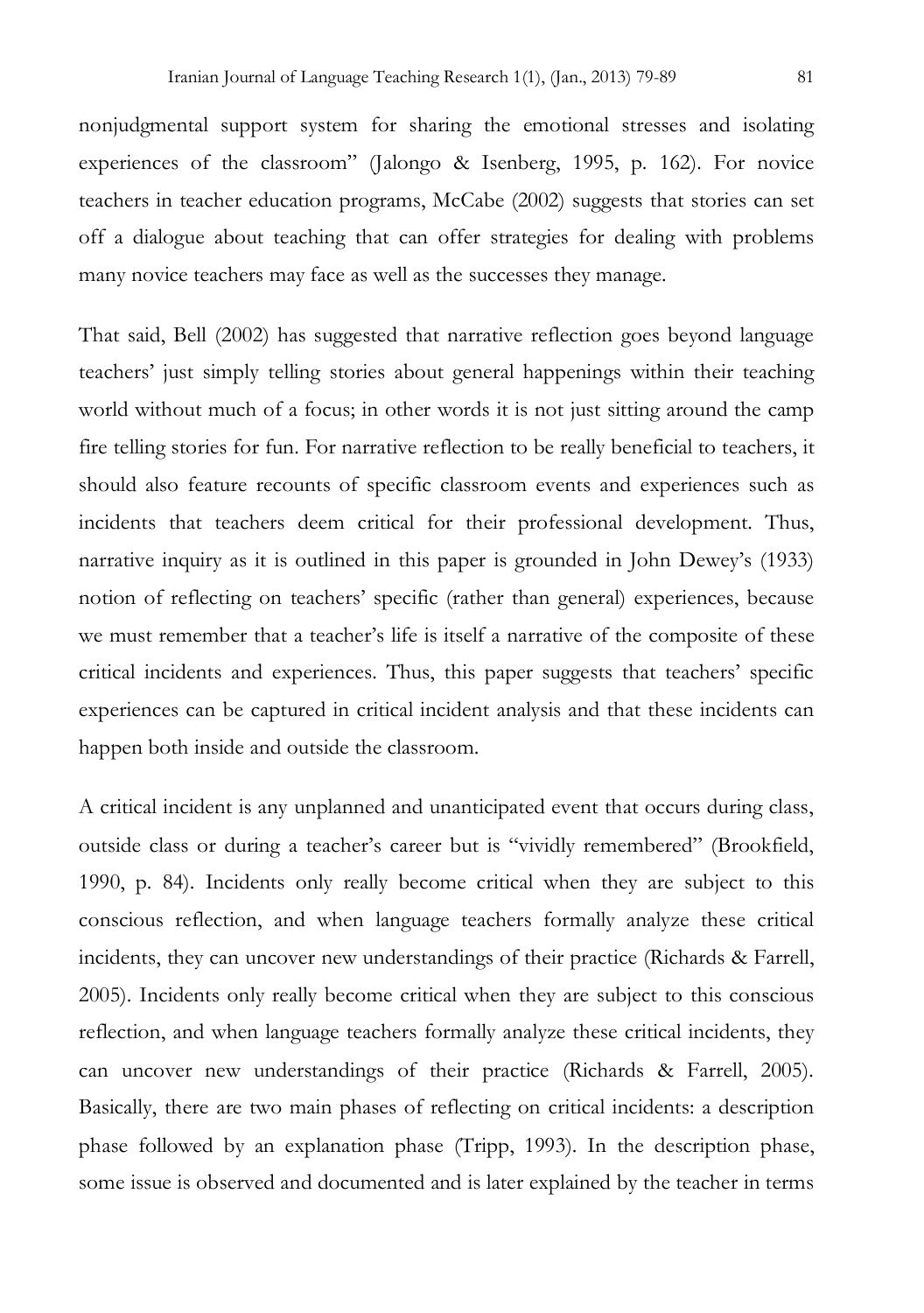of its meaning, value or role to that particular teacher. In this paper, in order to capture these two main phases, I adapted McCabe's (2002) framework for analyzing the narrative that the critical incident emerged from as follows:

- *Orientation*: This part answers the following questions: Who? When? What? Where?
- *Complication*: Outlines what happened and the problem that occurred along with any turning point in the story.
- *Evaluation:* This part answers the question: So what? What this means for the participants in the story.
- *Result*: This part outlines and explains the resolution to the problem/crisis.

# **Narrative Case Study**

The following teacher narrative, as told (in the teacher's own words) by one of teachers from the teacher reflection group, outlines the details of a critical incident that can be identified as 'negative feedback' (Farrell, 2007). Specifically, the case study details her concerns of the 'negative feedback' she reported to have received from one of her students after one of her classes. The information about the critical incident comes from a combination of teacher journal entries the teacher wrote and what she reported about the incident to the other teachers in the teacher reflection group during a group meeting. The narrative is presented in the teacher's own words so as to provide as much reality as possible.

# *Orientation*

I was teaching a course entitled Socio-cultural Influences on Teaching English as a Second Language. It was in the autumn term; 3 hours per week; most were university graduates who wanted to become ESL/EFL teachers. The survey is called the Key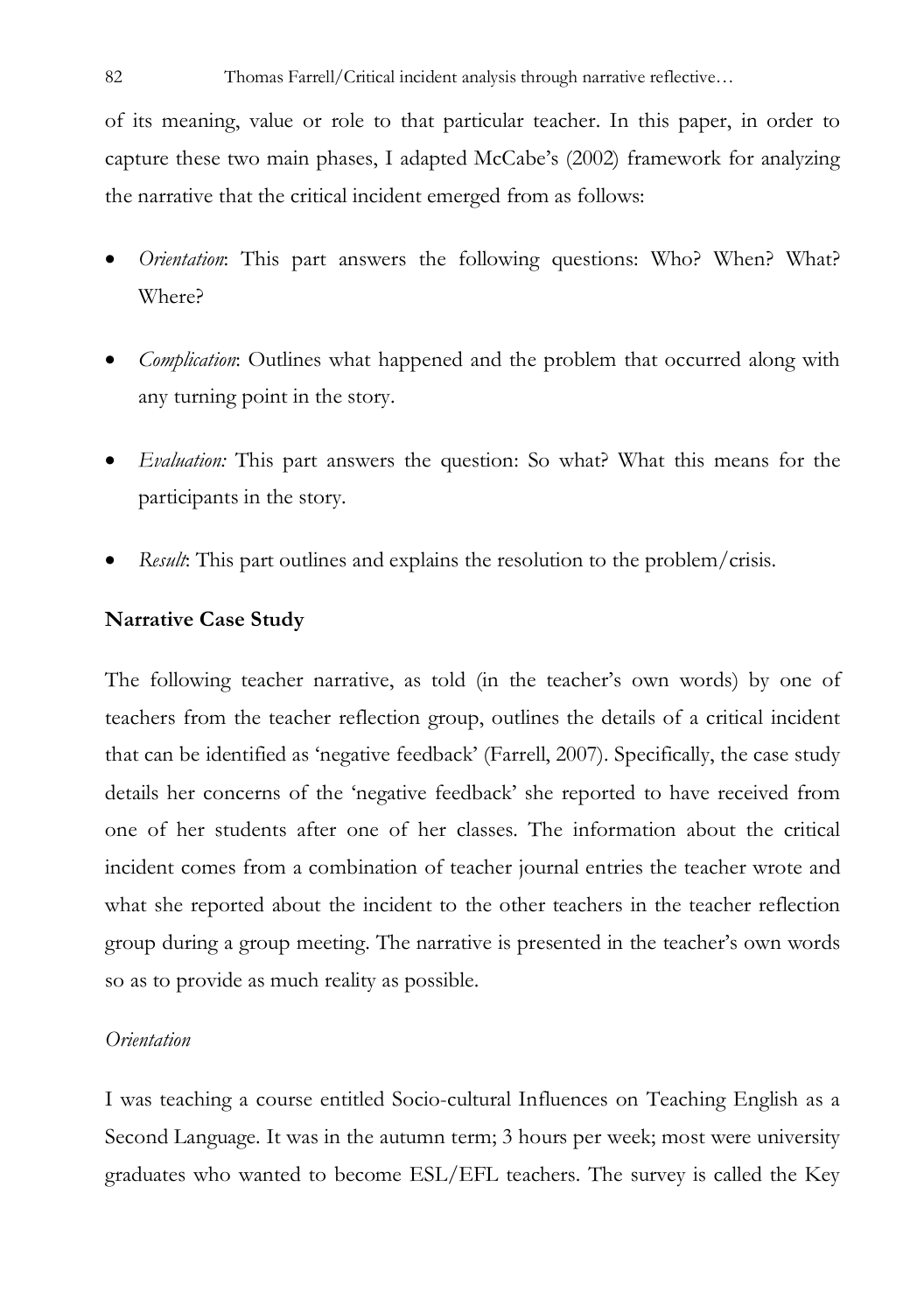Performance Indicators (KPI) and it is done across the province by all colleges. It is the primary source of information about the course and we are held accountable for the responses. For example, in previous years, there was a very low part of our KPIs related to college facilities and we, as a department, had to hold a focus group discussion with our students to better understand their responses. We discussed it with our program advisory committee, and the program chair had to come up with strategies for improvement. It asks students to comment on a very wide range of things from the actual learning experience and program quality to college resources, facilities, technology, cafeteria/bookstore, skills for future career, right down to teacher punctuality. They complete it at the end of the program. Not all courses in a program have to do it every term and not all programs necessarily do one every year. Because it is so extensive, they take a cross section of programs in the college (I think). It is the type where a statement is given and the students can mark their answer on a continuum: Agree strongly, agree, neither agree nor disagree, disagree, disagree strongly (something like that).

The student in this incident was one who had repeatedly, from the very first class demonstrated a contemptuous boredom with the program as a whole. He had indicated this in a number of ways to all his teachers. In person, he was tactfully polite, but in his written assignments, he would express his truer feelings. He always seemed to resist or think he was above what we were teaching in the program. We suspected that his fiancée, who was also in the program, had dragged him there so that they could travel overseas together. He had just completed university and seemed to think he was above a college program; although, this is now my own perception, as I seek to understand why someone would stay in a program that he clearly didn't like. Because the negative feedback came from this student, I could have dismissed it more easily… it was predictable; of course he didn't like anything. It was really not a surprise. And yet, I still felt the sting of the negative result and comments and had to reflect upon why.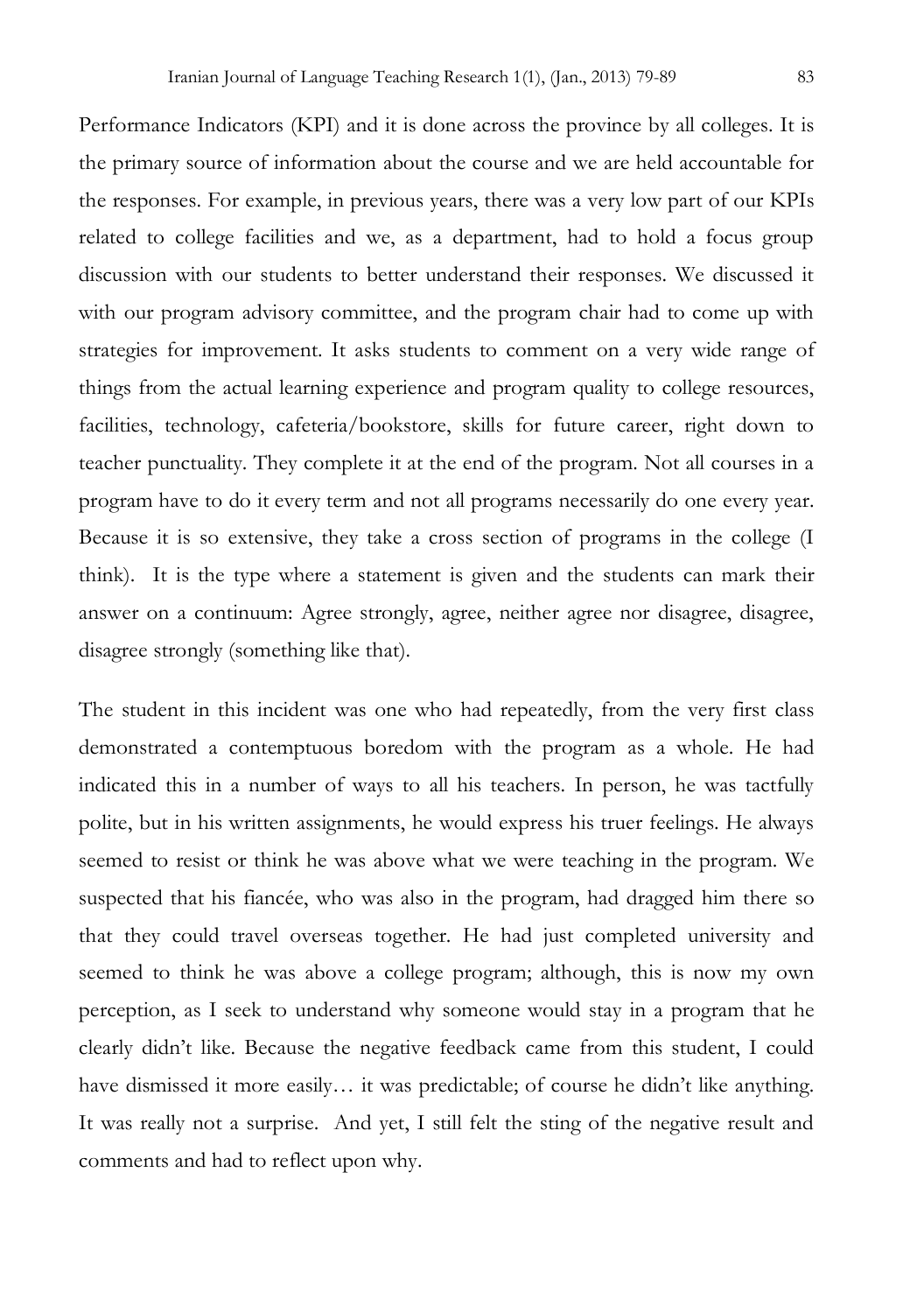# *Complication*

When we did our official surveys and I could tell from, you know how they give you the bar graph or the percentages showing, you know disagreed, neutral, and then agree. Seven percent were always that disagree, which indicates out of a class of whatever it was, 19 students or whatever, that one person hated everything.

#### *Evaluation*

I was very disturbed by some unsolicited comments from a TESL student at the end of December. Even after all our talk about feedback from students and our ability to take feedback and make changes, and not taking it personally, I was amazed by my hugely, negative, emotional response. Just when you think you're above the fray, bam some negative feedback hits you between the eyes. After doing some thinking on the experience, I have come to realize that it wasn't the comment itself that disturbed me (basically because I knew it was not valid), but the fact that this student felt he had a right to criticize the course content (and indirectly me) despite the fact that he had not attended a significant portion of the course and actually failed the final exam. The fact is that I felt vulnerable. I think I was worried that someone (other teachers???? Not sure) was going to listen to this guy and that judgments would be made about this course and about me.

# *Result*

I'm totally over that. In fact, I think I am probably a more severe critic of myself than anyone else could be. I wasn't concerned by the positives or the negatives or the neutrals. I mean, I looked at them and it was interesting and there were not really surprising things but I knew that was him and it was like, oh well.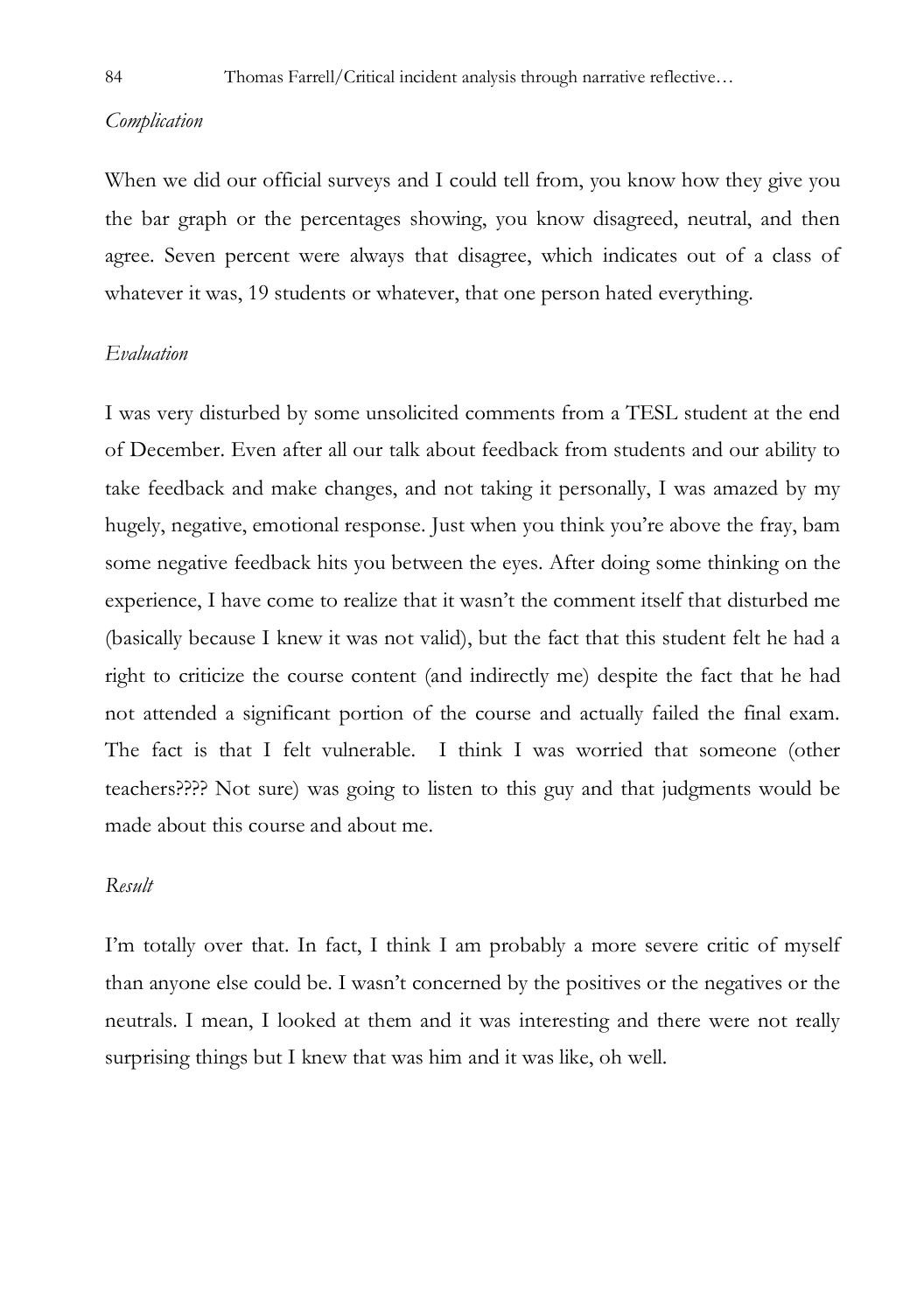#### **Discussion**

Critical incidents can be positive and/or negative events and may be identified by reflecting on a 'teaching high' or a 'teaching low' (Thiel, 1999). A teaching high in a language class could be a sudden change in the lesson plan teachers make during class because of their perceptions of the current events. They, then, decide to alter the events and this change, in turn, has some positive overall effect on the lesson such as more student response. A teaching low could be a specific classroom incident that is immediately problematic or puzzling for the teacher, such as one student suddenly crying during class for no apparent reason. The case study reported on here could be classified as a teaching 'low' for the teacher because the negative comments provided by the student went beyond what the teacher was expecting. As such, the self-reflective narrative (in the form of a critical incident) outlined in the above case study demonstrates how real practices (also note the use of the teacher's own words throughout) can conflict with expectations and outcomes. However, as McCabe (2002, p. 83) recommends, when we begin to analyze such critical incidents in which outcomes conflict with our expectations, "we can come to a greater understanding of the expectations themselves—what our beliefs, philosophies, understandings, conceptions (of the classroom, of the language, of the students, of ourselves) actually are." Indeed, by vividly recalling and describing such critical incidents, teachers can begin to explore all kinds of assumptions that underlie their practice.

This was the situation for the teacher reflecting on the critical incident reported on in this paper. By reflecting and analyzing the critical incident outlined above, the teacher gained a greater awareness of herself as a teacher and her practices, which is one of the main goals of reflective practice. She also became more empowered as a result of telling her story and then reflecting on it, as she commented after reading her own story: "So I feel empowered by our PD (professional development)." Indeed, reflecting on and analyzing such critical incidents provides language teachers with further opportunities to consolidate their theoretical understanding of their practices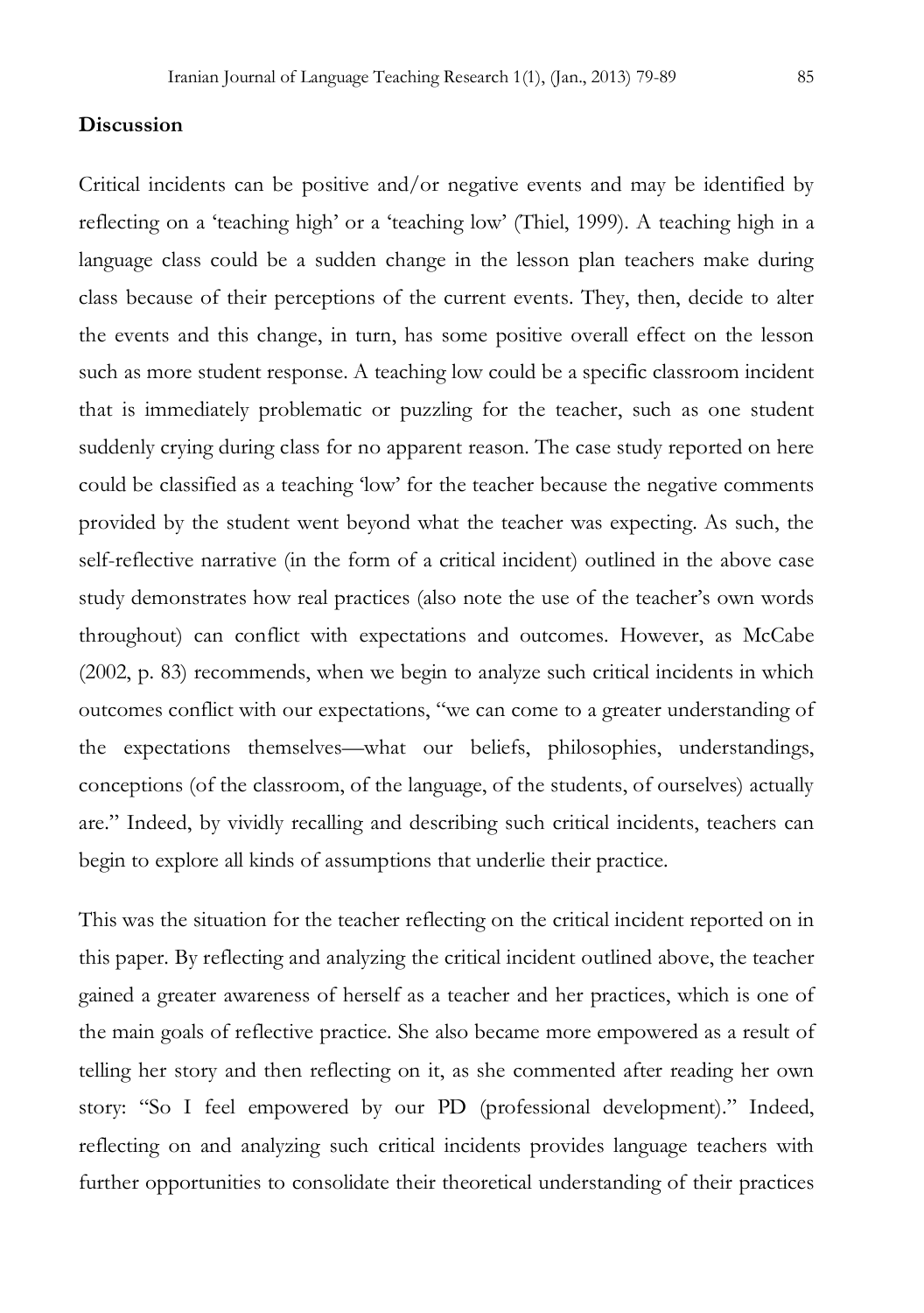and can lead to further exploration of different aspects of teaching, and as McCabe (2002, p. 89) has suggested, it can "lead to further exploration of different aspects of teaching through action research." Research suggests that teachers who are better informed about their teaching are also better able to evaluate what aspects of their practice they may need to adjust because they are more aware of what stage they have reached in their professional development (Richards & Lockhart, 1994).

# **Recommendations**

The results of the case study presented in this paper can lead to the following recommendations that experienced language teachers can incorporate into their reflective practices (Adapted from Farrell, 2007).

Teachers can first be encouraged to write a narrative of two 'incidents' that they consider critical from their practice. One should be a teaching high (because teachers tend to focus only on what goes 'wrong' and forget to focus on what goes 'well') and the other a teaching low. They should avoid writing explanations and interpretations at this first stage and just include all the details as contained in an *orientation* as outlined in the case study above (e.g., focus only on the *what*, *where*, *when*, *who*).

On a separate page, teachers can attempt to explain and interpret the incident. Incidents only really become critical when they are subject to this conscious reflection, and when language teachers formally analyze these critical incidents, they can uncover new understandings of their practice (Richards & Farrell, 2005). Thus, when a critical incident occurs, it interrupts (or highlights) the taken for granted ways of thinking about teaching, and, by analyzing such incidents, teachers can examine the values and beliefs that underpin their perceptions about teaching (Farrell, 2007). Richards and Farrell (2005) suggest that teachers may want to consider what happened directly before and after each incident as well as the teacher's reactions at the time of the incident. In this way, they suggest that teachers may be able to unpack their underlying assumptions about teaching and learning English language.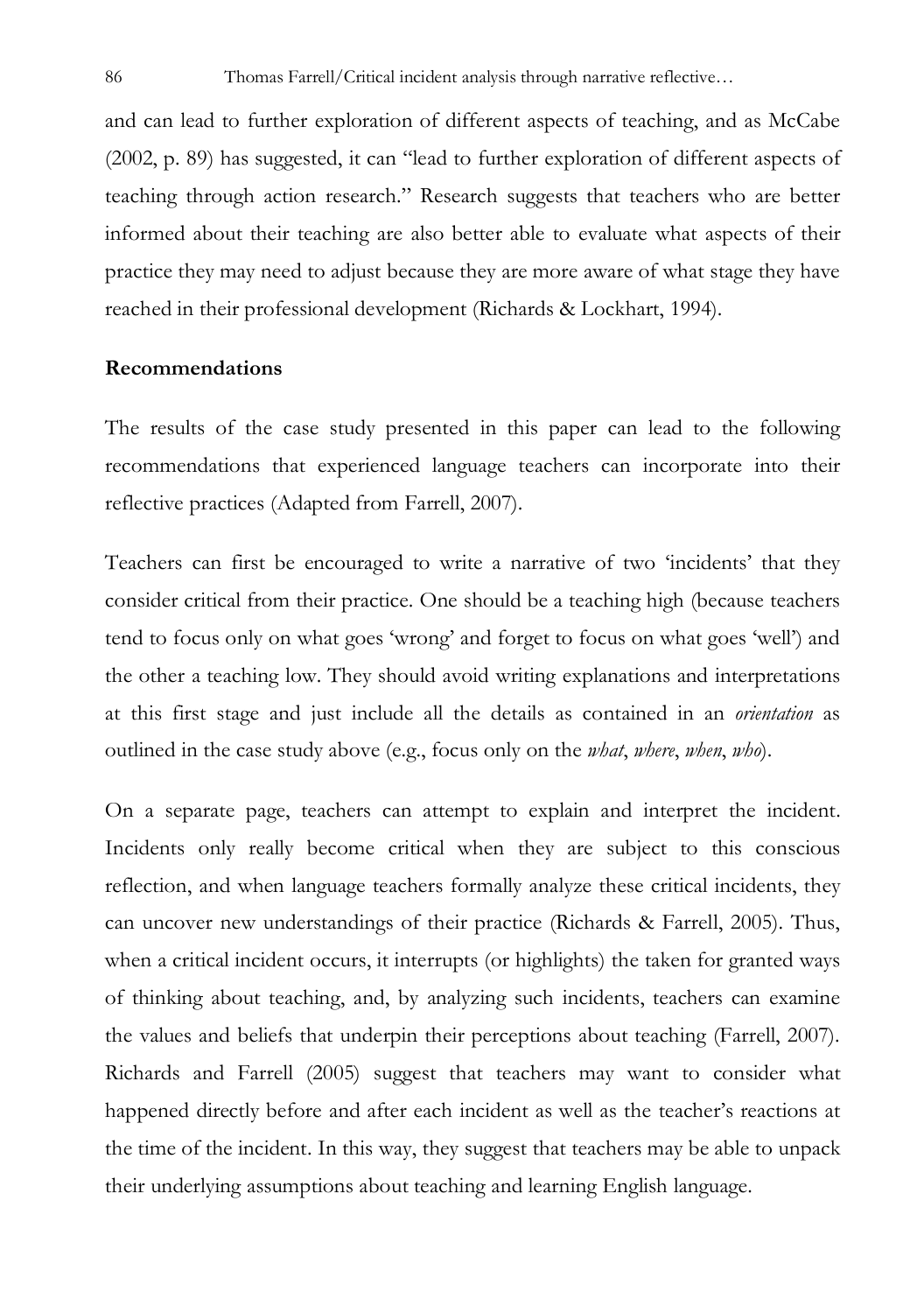Of course, teachers can also fully adapt McCabe's (2002) framework as outlined in this paper as a means of analyzing their incidents: orientation, complication, evaluation, and result. In order to follow this framework, teachers should be fully aware of the importance of each stage of the framework and not to try to skip any stage. Regardless of the exact method of organizing critical incidents, Thiel (1999) suggests that the reporting of critical incidents (written or spoken) should have at the very least the following four steps:

- 1. Self-observation—identify significant events that occur in the classroom.
- 2. Detailed written description of what happened—the incident itself, what led up to it and what followed.
- 3. Self-awareness—analyze why the incident happened.
- 4. Self-evaluation—consider how the incident led to a change in understanding of teaching.

In order to get the most out of this reflective process, teachers should team up with another teacher, sometimes called a critical friend. A critical friendship is where a trusted colleague gives advice to a teacher as a friend rather than a consultant in order to develop the reflective abilities of the teacher who is conducting his or her own reflections. As Kumaravadivelu (2012, p. 95) has noted: "Teaching is a reflective activity which at once shapes and is shaped by the doing of theorizing which in turn is bolstered by the collaborative process of dialogic inquiry." They can thus exchange the first page details of the incidents with each other and then suggest interpretations for the incidents. The critical friend's interpretations can later be compared with the interpretations already constructed by the teacher who experienced the incident and any new meaning to the original incident can be added. Reflecting on critical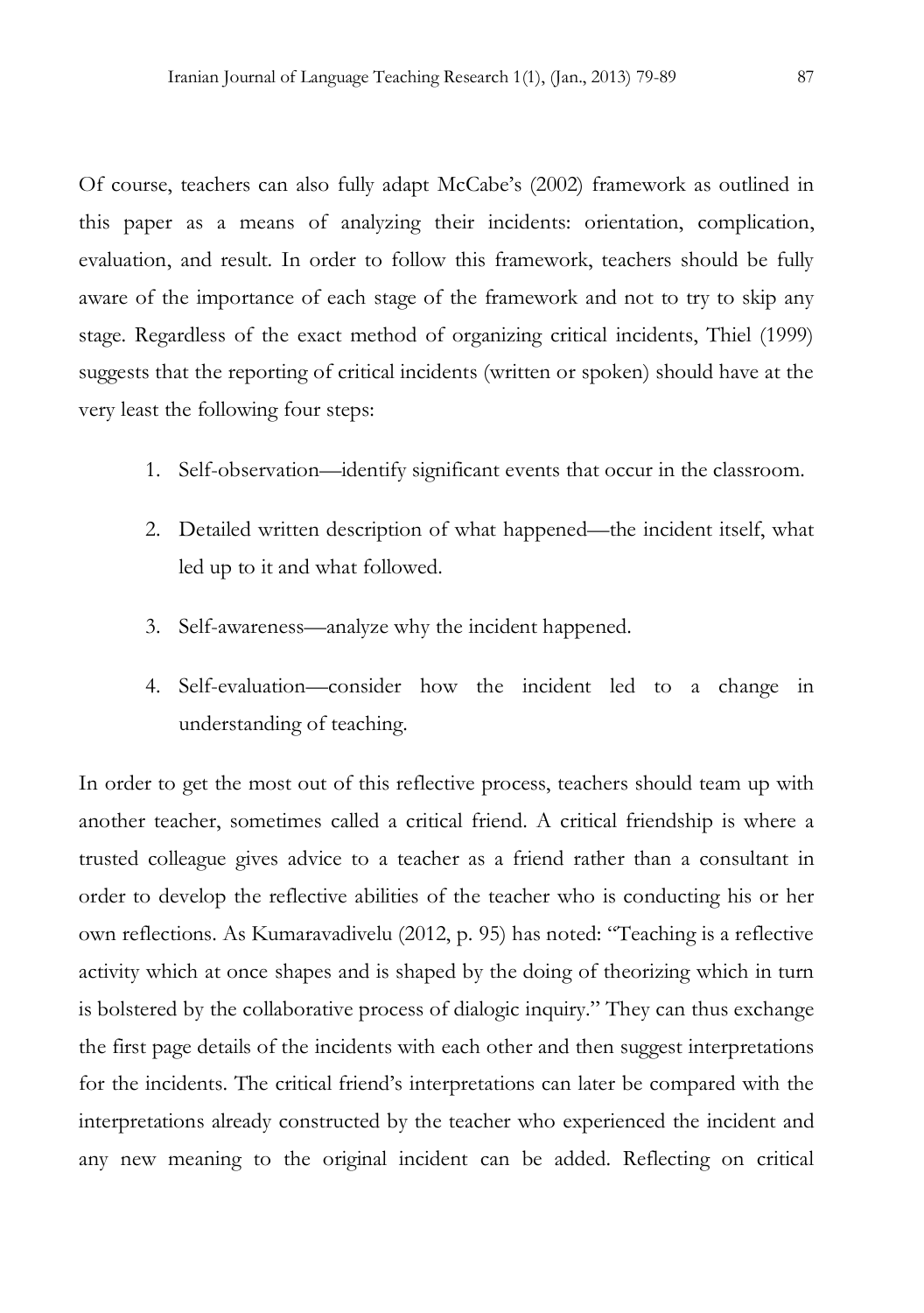incidents in this manner with a critical friend (or with a group of teachers) can be a good example of the old adage of "two heads are better than one."

# **Conclusion**

Narrative reflection as discussed in this paper suggests that language teachers can choose from various different means of "imposing order" (Johnson & Golombek, 2002, p. 4) on their seemingly disparate practices such as analyzing critical incidents that occur in their practice and this can also cultivate the habit of engaging in reflective practice in general. In addition, the case study outlines how teachergenerated critical incidents can offer a rich source of information about how experienced ESL teachers actually conduct their practices: the thinking and problemsolving they employ, and their underlying assumptions, values and beliefs. By detailing, analyzing and interpreting important critical incidents, ESL teachers (both experienced and novice teachers) are provided with further opportunities to reflect on and consolidate their philosophical and theoretical understanding of their practices and if they desire, can even lead to further and more detailed exploration of different aspects of teaching through detailed action research projects.

# **References**

- Bell, J. S. (2002). Narrative inquiry: More than just telling stories. *TESOL Quarterly, 36,* 207-213.
- Dewey, J. (1933). *How we think*. Madison, WI: University of Wisconsin Press.
- Farrell, T. S.C. (2007). *Reflective practice for language teachers: From research to practice*. London, UK: Continuum Press.
- Jalongo, M., R., & Isenberg, J. P. (1995). *Teachers' stories: From personal narrative to professional insight.* San Francisco: Jossey Bass Publishers.